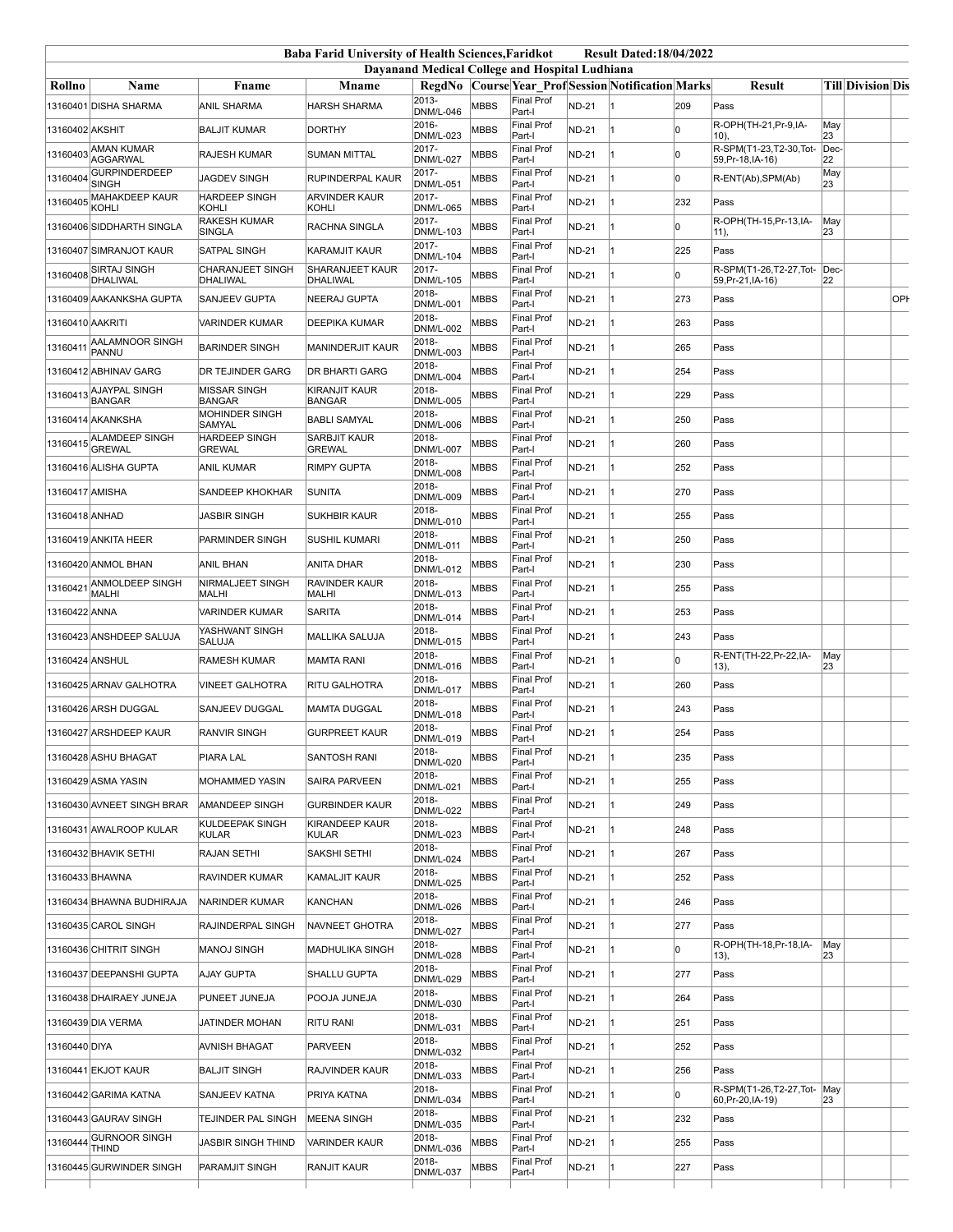|                | 13160446 HARDIK PAUL                         | <b>HARDEEP S PAUL</b>                           | <b>ANJU PAUL</b>                       | 2018-<br><b>DNM/L-038</b> | <b>MBBS</b> | <b>Final Prof</b><br>Part-I | ND-21        | $\vert$ 1 | 232 | Pass |  |     |
|----------------|----------------------------------------------|-------------------------------------------------|----------------------------------------|---------------------------|-------------|-----------------------------|--------------|-----------|-----|------|--|-----|
| 13160447       | <del>HARPAVIT SINGH</del><br><b>SAHOTA</b>   | <del>RANDEEP SINGH</del><br><b>SAHOTA</b>       | <b>MANDEEP KAUR</b>                    | 2018-<br>DNM/L-040        | MBBS        | Final Prof<br>Part-I        | <b>ND-21</b> |           | 268 | Pass |  |     |
|                | 13160448 HARPREET SINGH                      | SUKHVINDER SINGH                                | <b>BALJINDER</b>                       | 2018-                     | <b>MBBS</b> | <b>Final Prof</b>           | ND-21        |           | 257 | Pass |  |     |
|                | 13160449 HARPUNEET SINGH                     | <b>INDERJIT SINGH</b>                           | SATINDER KAUR                          | DNM/L-041<br>2018-        | <b>MBBS</b> | Part-I<br><b>Final Prof</b> | <b>ND-21</b> |           | 256 | Pass |  |     |
|                | 13160450 HIMANSHI BAWEJA                     | MUKESH BAWEJA                                   | KANCHAN BAWEJA                         | <b>DNM/L-042</b><br>2018- | MBBS        | Part-I<br><b>Final Prof</b> | ND-21        |           | 272 | Pass |  |     |
|                | 13160451 IQRA BEGUM                          | ANWAR AHMED                                     | <b>PARVEEN</b>                         | <b>DNM/L-043</b><br>2018- | MBBS        | Part-I<br><b>Final Prof</b> | ND-21        |           | 266 | Pass |  |     |
| 13160452       | <b>ISHMANJOT KAUR</b>                        | PIRTPAL SINGH                                   | PARDEEP KAUR                           | DNM/L-044<br>2018-        | MBBS        | Part-I<br><b>Final Prof</b> | ND-21        |           | 262 | Pass |  |     |
|                | <b>BENIPAL</b><br>13160453 ISHPREET KAUR     | <b>BENIPAL</b><br><b>AJIT SINGH</b>             | <b>RITU</b>                            | DNM/L-045<br>2018-        | MBBS        | Part-I<br><b>Final Prof</b> | ND-21        |           | 268 | Pass |  |     |
|                | JASHAN PREET SINGH  JARNAIL SINGH            |                                                 | <b>BALJIT KAUR LONGIA</b>              | <b>DNM/L-046</b><br>2018- | MBBS        | Part-I<br><b>Final Prof</b> | <b>ND-21</b> |           | 239 |      |  |     |
| 13160454       | LONGIA                                       | LONGIA                                          |                                        | <b>DNM/L-047</b><br>2018- |             | Part-I<br><b>Final Prof</b> |              |           |     | Pass |  |     |
|                | 13160455 JASKARAN SINGH                      | <b>BAHADUR SINGH</b>                            | <b>MANJOT KAUR</b>                     | DNM/L-048<br>2018-        | MBBS        | Part-I<br><b>Final Prof</b> | ND-21        |           | 251 | Pass |  |     |
|                | 13160456 JASLEEN KAUR<br><b>JASMEET KAUR</b> | <b>MANMOHAN SINGH</b><br><b>BHUPENDER SINGH</b> | <b>JASPREET KAUR</b><br>AMRIT KAUR     | DNM/L-049<br>2018-        | MBBS        | Part-I<br><b>Final Prof</b> | ND-21        |           | 253 | Pass |  |     |
| 13160457       | <b>SHERGILL</b>                              | SHERGILL                                        | SHERGILL                               | DNM/L-050<br>2018-        | MBBS        | Part-I<br><b>Final Prof</b> | ND-21        |           | 249 | Pass |  |     |
|                | 13160458 JASMINE KAUR                        | <b>HARJIT SINGH</b>                             | AMARJIT KAUR                           | DNM/L-051<br>2018-        | MBBS        | Part-I<br><b>Final Prof</b> | ND-21        |           | 239 | Pass |  |     |
| 13160459 JENYA |                                              | DARSHAN DASS                                    | VARINDER KAUR                          | <b>DNM/L-052</b>          | <b>MBBS</b> | Part-I                      | <b>ND-21</b> |           | 262 | Pass |  |     |
|                | 13160460 KANU PRIYA SINGLA                   | <b>RAJIV SINGLA</b>                             | <b>MONICA SINGLA</b>                   | 2018-<br>DNM/L-053        | <b>MBBS</b> | <b>Final Prof</b><br>Part-I | ND-21        |           | 256 | Pass |  |     |
| 13160461       | KARANVIR SINGH<br><b>AULAKH</b>              | <b>GURKIRAT SINGH</b><br>AULAKH                 | <b>SUKHBIR KAUR</b>                    | 2018-<br><b>DNM/L-054</b> | MBBS        | <b>Final Prof</b><br>Part-I | <b>ND-21</b> |           | 243 | Pass |  |     |
|                | 13160462 KHUSHI GOYAL                        | SANDEEP GOYAL                                   | <b>MONIKA GOYAL</b>                    | 2018-<br>DNM/L-055        | MBBS        | <b>Final Prof</b><br>Part-I | <b>ND-21</b> |           | 285 | Pass |  |     |
|                | 13160463 KHUSHWANT                           | PIRTHI RAJ                                      | PRIYANKA RAJ                           | 2018-<br>DNM/L-056        | MBBS        | <b>Final Prof</b><br>Part-I | ND-21        |           | 251 | Pass |  |     |
| 13160464 KUNAL |                                              | ANIL KUMAR                                      | KANTA DEVI                             | 2018-<br>DNM/L-057        | MBBS        | Final Prof<br>Part-I        | <b>ND-21</b> |           | 254 | Pass |  |     |
|                | 13160465 KUSHAL JINDAL                       | PANKAJ JINDAL                                   | MANU JINDAL                            | 2018-<br>DNM/L-058        | MBBS        | <b>Final Prof</b><br>Part-I | <b>ND-21</b> |           | 258 | Pass |  |     |
|                | 13160466 MANAVJOT SINGH                      | DAWINDER SINGH                                  | NEELAM                                 | 2018-<br>DNM/L-059        | MBBS        | <b>Final Prof</b><br>Part-I | <b>ND-21</b> |           | 274 | Pass |  |     |
|                | 13160467 MANDEEP RANI                        | <b>CHANDRA PAL</b>                              | URMILA RANI                            | 2018-<br>DNM/L-060        | MBBS        | <b>Final Prof</b><br>Part-I | <b>ND-21</b> |           | 269 | Pass |  |     |
| 13160468       | <b>MANMEET SINGH</b><br><b>KHOKHAR</b>       | SUKHWINDER SINGH<br>KHOKHAR                     | <b>HARPREET KAUR</b><br><b>KHOKHAR</b> | 2018-<br>DNM/L-061        | MBBS        | <b>Final Prof</b><br>Part-I | ND-21        |           | 253 | Pass |  |     |
|                | 13160469 MANMEHAK                            | KULWANT SINGH                                   | JASBIR KAUR                            | 2018-<br>DNM/L-062        | MBBS        | <b>Final Prof</b><br>Part-I | ND-21        |           | 254 | Pass |  |     |
|                |                                              |                                                 |                                        |                           |             |                             |              |           |     |      |  |     |
|                | 13160470 MANNAT BERY                         | <b>AMIT BERY</b>                                | <b>CANDY SODHI</b>                     | 2018-                     | MBBS        | Final Prof                  | ND-21        |           | 291 | Pass |  | ENT |
| 13160471 MANSI |                                              | <b>MOHINDER PAL</b>                             | NARINDER                               | DNM/L-063<br>2018-        | <b>MBBS</b> | Part-I<br><b>Final Prof</b> | <b>ND-21</b> |           | 257 | Pass |  |     |
|                | 13160472 MANTHAN DHINGRA                     | <b>DEEPAK KUMAR</b>                             | ANJU BALA                              | DNM/L-064<br>2018-        | MBBS        | Part-I<br><b>Final Prof</b> | ND-21        |           | 276 | Pass |  |     |
|                | 13160473 MAYANK DHALL                        | <b>DHINGRA</b><br>RAJ KUMAR DHALL               | <b>MEENU DHALL</b>                     | DNM/L-065<br>2018-        | <b>MBBS</b> | Part-I<br><b>Final Prof</b> | <b>ND-21</b> |           | 264 | Pass |  |     |
|                | 13160474 MEHAKPREET KAUR                     | <b>GURDEEP SINGH</b>                            | RUPINDER KAUR                          | <b>DNM/L-066</b><br>2018- | <b>MBBS</b> | Part-I<br><b>Final Prof</b> | <b>ND-21</b> |           | 299 | Pass |  |     |
|                | 13160475 MUZAMMIL FAROOQI                    | MOHD MUSHTAQ                                    | SHANAWAR SULTANA                       | <b>DNM/L-067</b><br>2018- | MBBS        | Part-I<br><b>Final Prof</b> | ND-21        |           | 259 | Pass |  |     |
|                | 13160476 NANCEE BADHAN                       | AVTAR SINGH                                     | RAJINDER KUMARI                        | <b>DNM/L-068</b><br>2018- | MBBS        | Part-I<br><b>Final Prof</b> | ND-21        |           | 244 | Pass |  |     |
|                |                                              |                                                 |                                        | DNM/L-069<br>2018-        |             | Part-I<br><b>Final Prof</b> |              |           |     |      |  |     |
|                | 13160477 NAVNEET KAUR                        | <b>BHUPINDER SINGH</b>                          | JASPAL KAUR                            | <b>DNM/L-070</b><br>2018- | MBBS        | Part-I<br><b>Final Prof</b> | ND-21        |           | 257 | Pass |  |     |
|                | 13160478 NISHMA DHAND                        | DALJIT RAI DHAND                                | REMA DHAND                             | DNM/L-071<br>2018-        | <b>MBBS</b> | Part-I<br><b>Final Prof</b> | <b>ND-21</b> |           | 285 | Pass |  |     |
|                | 13160479 NURYA GUPTA                         | RAJAN GUPTA                                     | <b>NEERJA GUPTA</b>                    | DNM/L-072<br>2018-        | MBBS        | Part-I<br><b>Final Prof</b> | ND-21        |           | 284 | Pass |  |     |
|                | 13160480 PARMINDER KAUR                      | <b>GURTEJ SINGH</b>                             | KARAMJEET KAUR                         | DNM/L-073<br>2018-        | MBBS        | Part-I<br><b>Final Prof</b> | ND-21        |           | 237 | Pass |  |     |
|                | 13160481 PRABHJOT KAUR                       | AMARJIT SINGH                                   | <b>SIMRAN KAUR</b>                     | DNM/L-074<br>2018-        | MBBS        | Part-I<br><b>Final Prof</b> | ND-21        |           | 268 | Pass |  |     |
|                | 13160482 PRATHAM GUPTA                       | YOGESH KUMAR                                    | <b>SEEMA GUPTA</b>                     | DNM/L-075<br>2018-        | <b>MBBS</b> | Part-I<br>Final Prof        | ND-21        |           | 262 | Pass |  |     |
|                | 13160483 PRINAY SOHAL                        | PARVESH KUMAR                                   | POONAM SOHAL                           | DNM/L-076<br>2018-        | MBBS        | Part-I                      | <b>ND-21</b> |           | 240 | Pass |  |     |
|                | 13160484 PRITISH GUPTA                       | <b>MANOJ GUPTA</b>                              | VIDUSHI GUPTA                          | <b>DNM/L-077</b>          | MBBS        | <b>Final Prof</b><br>Part-I | ND-21        |           | 265 | Pass |  |     |
|                | 13160485 PRYAS JAIN                          | ASHISH JAIN                                     | NISHA JAIN                             | 2018-<br>DNM/L-078        | MBBS        | <b>Final Prof</b><br>Part-I | <b>ND-21</b> |           | 258 | Pass |  |     |
|                | 13160486 RAGHAV CHANDAY                      | SANJEEV CHANDAY                                 | KUSUM CHANDAY                          | 2018-<br>DNM/L-079        | MBBS        | <b>Final Prof</b><br>Part-I | ND-21        |           | 246 | Pass |  |     |
|                | 13160487 RAGHAV CHAUDHARY                    | PAWAN KUMAR<br>CHAUDHARY                        | RANJU CHAUDHARY                        | 2018-<br>DNM/L-080        | MBBS        | <b>Final Prof</b><br>Part-I | ND-21        |           | 234 | Pass |  |     |
|                | 13160488 RITWIK GUPTA                        | KAPISH GUPTA                                    | <b>DEEPA GUPTA</b>                     | 2018-<br>DNM/L-081        | MBBS        | <b>Final Prof</b><br>Part-I | ND-21        |           | 229 | Pass |  |     |
|                | 13160489 RIYA SHARMA                         | RAJAN SHARMA                                    | MEENAKSHI DHANDA                       | 2018-<br><b>DNM/L-082</b> | MBBS        | <b>Final Prof</b><br>Part-I | ND-21        |           | 283 | Pass |  |     |
|                | 13160490 RIYA SINGLA                         | <b>VIVEK SINGLA</b>                             | SARITA SINGLA                          | 2018-<br><b>DNM/L-083</b> | MBBS        | <b>Final Prof</b><br>Part-I | <b>ND-21</b> |           | 240 | Pass |  |     |
|                | 13160491 SAAD JUNAID                         | JUNED ALAM QADIR                                | NASREEN KAUSAR                         | 2018-<br>DNM/L-084        | MBBS        | <b>Final Prof</b><br>Part-I | ND-21        |           | 248 | Pass |  |     |
|                | 13160492 SAMARVIR JAIN                       | ARUN JAIN                                       | MONICA JAIN                            | 2018-<br><b>DNM/L-085</b> | MBBS        | <b>Final Prof</b><br>Part-I | ND-21        |           | 253 | Pass |  |     |